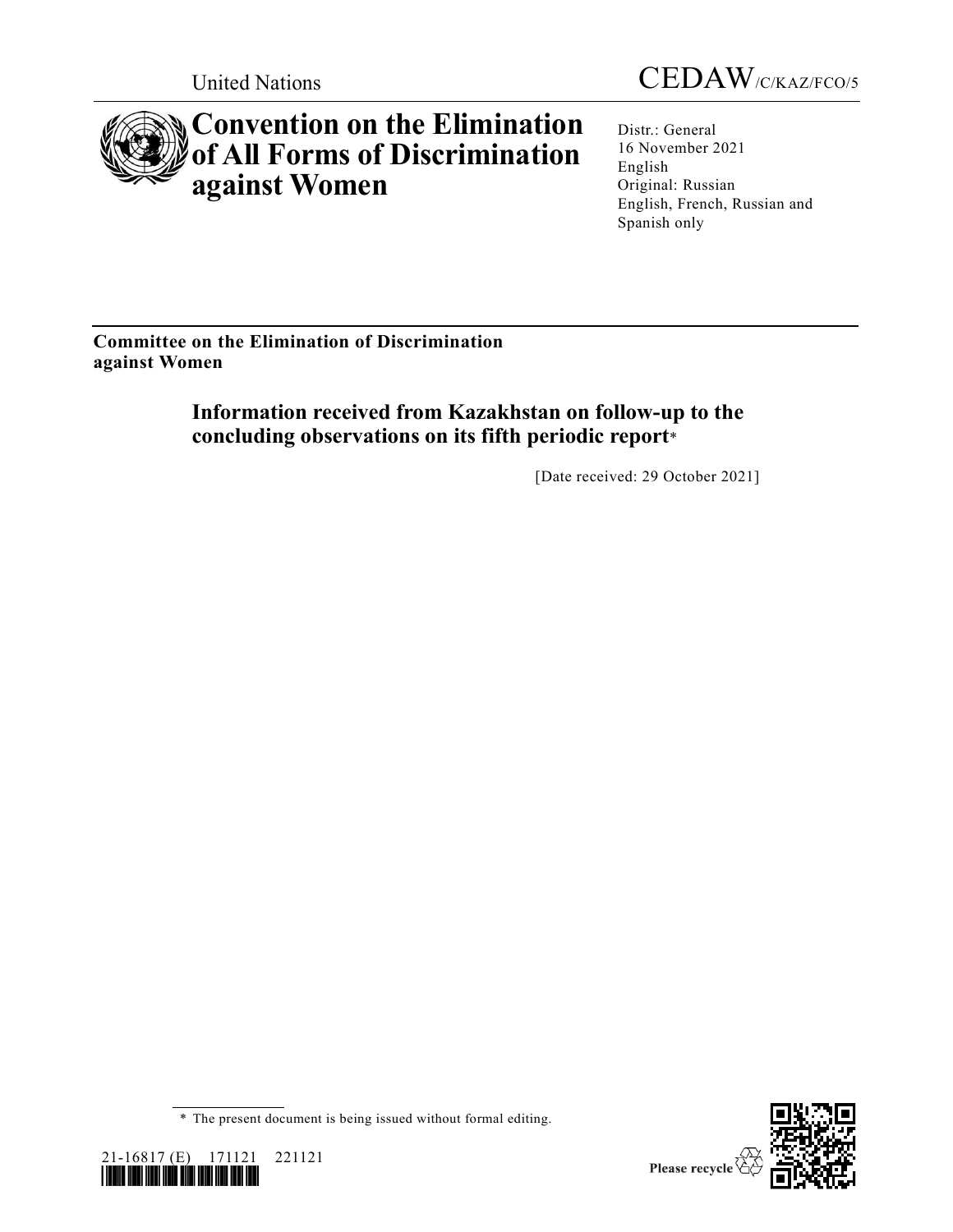**Interim report on measures taken by the Republic of Kazakhstan to implement recommendations 26 (b), (c), (i) and 38 (d) of the Committee on the Elimination of Discrimination against Women following the consideration of the fifth periodic report of the Republic of Kazakhstan on the implementation of the Convention on the Elimination of All Forms of Discrimination against Women**

### **1. Recommendation 26 (b)**

1. *Revise article 109 of the Criminal Code to base the definition of rape on the absence of consent and align it with the Convention and the Committee's jurisprudence under the Optional Protocol.*

2. Article 109 of the Criminal Code of the Republic of Kazakhstan, referred to in recommendation 26 (b), does not address the issue of "rape".

3. The definition of rape is contained in article 120 of the Criminal Code and is already based on the lack of consent (involuntary sexual intercourse, i.e., without consent).

4. Article 120 of the Criminal Code has been amended in the past few years. In particular, in 2016, the criminal legislation introduced a ban on probation, on parole, on release from criminal liability due to reconciliation or a show of remorse, on amnesty and on pardons for persons who have committed sexual offences against minors.

5. In addition, on 30 December 2020 the Act amending certain legislative acts of the Republic of Kazakhstan was adopted related to the implementation of certain provisions in the President's address to the people of Kazakhstan of 1 September 2020 entitled "Kazakhstan in the new reality: time for action", through which the list of sexual offences against minors was expanded. A special penalty was provided for in the form of deprivation of liberty for persons who committed sexual offences when they were minors; the penalties applicable for sexual offences against minors have been increased.

## **2. Recommendation 26 (c)**

6. *Review the bill on countering domestic violence with a view to ensuring its compliance with the Convention, in order to effectively prevent and combat all forms of gender-based violence against women and protect victims.*

7. In accordance with the instruction of the President of the Republic of Kazakhstan, given in September 2019 in his address to the people of Kazakhstan entitled "Constructive public dialogue – the basis for the stability and prosperity of Kazakhstan", liability for domestic violence was increased and, in particular, article 110 of the Criminal Code "Cruel treatment", was recategorized to make this offence subject to semi-public rather than private prosecution. Accordingly, the obligation to collect evidence of guilt has been placed on the police and not on the victims, as had previously been the case.

8. The lower threshold of imprisonment was increased, from 3 to 4 years, for the same offence against pregnant women in a helpless situation and minors.

9. For unlawful acts in the family and domestic sphere (article 73 of the Code of Administrative Offences), the period of arrest was also increased from three to five days.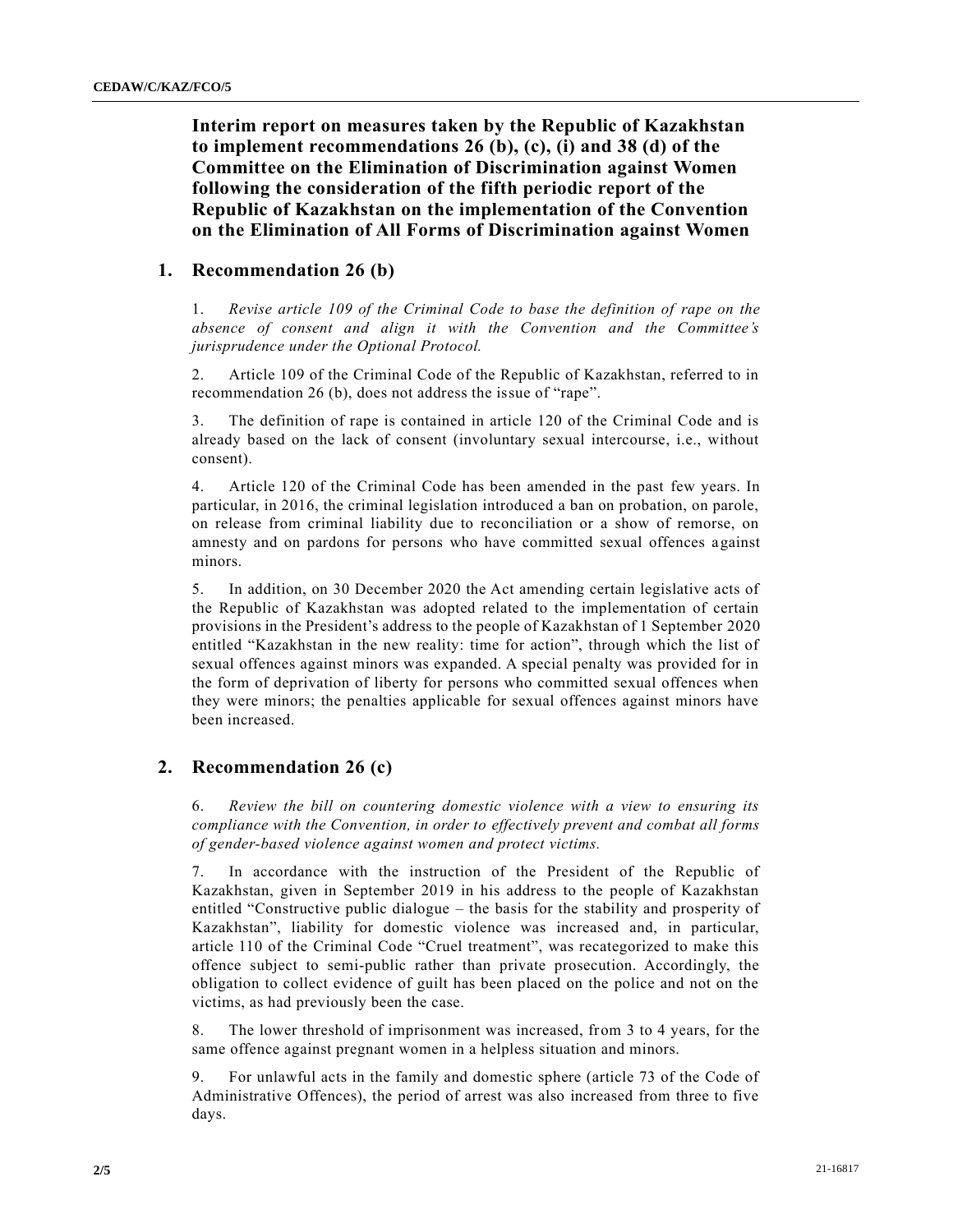10. The offences of intentionally inflicting minor injury to health (article 73 –1 of the Code of Administrative Offences) and battery (article 73–2 of the Code of Administrative Offences), committed in the family and domestic sphere, have been established as separate offences, with the imposition of arrest (15 days and 10 days, respectively) and fines excluded as an ineffective form of punishment.

11. The powers of the court have been expanded in adopting decisions on reconciliation between the parties and in establishing special requirements for the offender's behaviour, and liability has been introduced for their violation.

12. Today deputies of the Majilis, the lower house of Parliament, have drafted bills amending certain legislative acts related to strengthening the institution of the family and amending the Code of Administrative Offences on issues related to strengthening the institution of the family (hereinafter "draft laws").

13. These draft laws plan to specify the competencies and responsibilities of the authorized State bodies and to introduce norms regulating the mechanism for their coordination and interaction.

14. In addition, there are plans to provide for a norm that would rule out reconciliation with offenders in cases of repeated perpetration of domestic violence. It is expected that such a norm will make it possible to initiate administrative proceedings following such an act, regardless of the will of the victim, in order to preserve the safety and lives of victims and family members and to ensure that the principle of the inevitability of punishment is applied.

#### **Background information**

15. It is proposed that release from administrative liability due to reconciliation of the parties be ruled out in cases where a person has already been subject to an administrative penalty and the period provided by article 61 of the Code of Administrative Offences has not expired (within one year), or within the same period, following release from administrative liability due to reconciliation of the parties, for an administrative offence committed earlier under the following articles of the Code of Administrative Offences:

- For committing unlawful acts in the family and domestic sphere (art. 73);
- For intentionally causing minor injury to health (art.  $73-1$ );
- For battery (art. 73–2).

16. There are also plans to increase the powers of local police inspectors to independently issue protection orders in cases of domestic violence, without taking the victim's opinion into account. This norm will strengthen the prevention of offences, enable oversight to be established over the behaviour of the family abuser and reduce the recurrence of domestic violence offences.

17. Another important point is the amendment of article 20 of the Domestic Violence Prevention Act of 4 December 2009 to include, in the list of restrictions, the prohibition to acquire, keep, carry and use firearms and other types of weapons; or to use alcoholic beverages, narcotic drugs or psychotropic substances.

#### **3. Recommendation 26 (i)**

18. *Ensure that forced sterilization and abortion are criminalized and perpetrators prosecuted, abolish mandatory gender reassignment surgery, in law and in practice, identify and eliminate barriers preventing victims from gaining access to justice in rural and urban areas and ensure that all victims have access to effective reparation, including compensation.*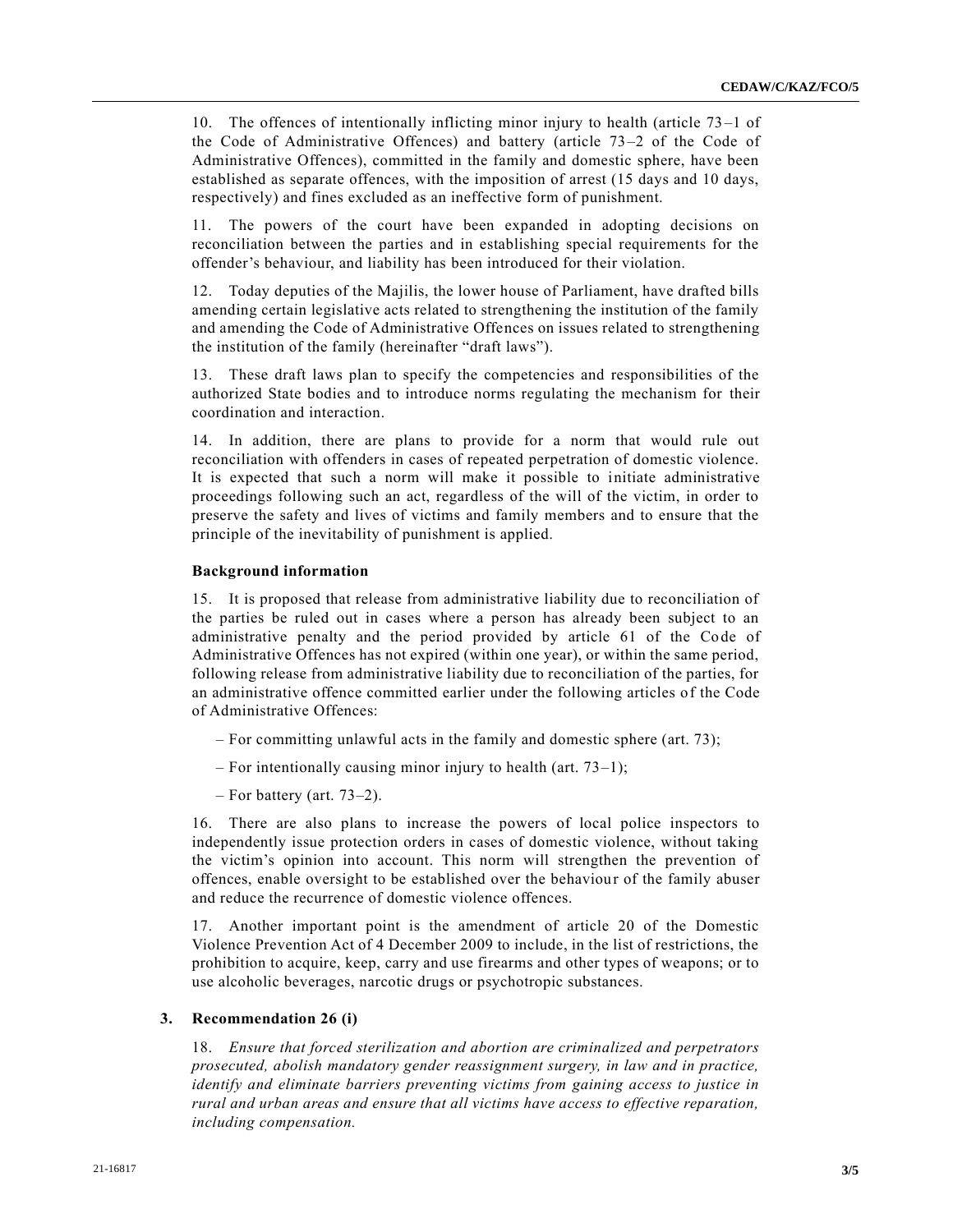19. As established in article 29 of the Constitution, the highest values of the State are placed on the human person and the person's rights and freedoms, and citizens have the right to health care.

20. In accordance with article 19 of the Constitution, all persons are equal before the law and the courts. No one may be subjected to any discrimination on grounds of social, official or property status, origin, sex, race, ethnicity, language, attitude to religion, beliefs or place of residence, or on any other grounds.

21. Every person has the right to recognition as a person before the law and is free to defend his or her rights and freedoms by all lawful means, including the right of self-defence. All persons have the right to the legal protection of their rights and freedoms. Everyone has the right to qualified legal assistance. Legal assistance is provided free of charge in cases specified by law (article 13 of the Constitution).

22. In the view of the competent State authorities, there is no need to criminalize abortion, since domestic legislation already provides criminal liability "for the illegal performance of an artificial termination of pregnancy" (Criminal Code, article 319).

23. In turn, article 151 ("Surgical sterilization") of the Code on Public Health and the Health-Care System of 7 July 2020 provides that surgical sterilization, as a method of preventing unwanted pregnancy, may be performed on a patient who is at least 35 years old or who has at least two children, or on medical grounds with the consent of an adult, regardless of age or number of children.

24. Surgical sterilization is performed only with the informed consent of the patient by licensed health-care providers, with mandatory advance notification of the irreversibility of the operation.

25. The procedure and conditions of surgical sterilization are determined by the authorized body.

26. Furthermore, in accordance with the Constitution, every person has the right to recognition as a person before the law and is free to defend his or her rights and freedoms by all lawful means, including the right of self-defence. Everyone has the right to qualified legal assistance. Legal aid is provided free of charge in circumstances specified by law.

27. The Code of Civil Procedure of 31 October 2015 establishes the equal rights of citizens to apply to the courts in defence of violated or disputed constitutional rights and freedoms and legally protected interests. Men and women have the same rights and obligations when applying to the courts, and pay the same State fees.

28. Women are not disadvantaged in the realization of their procedural rights when applying to the courts in defence of violated civil, family, labour or other rights. Neither the Supreme Court nor the local courts have received any complaint from either a man or a woman about denial of access to justice for reasons of gender discrimination.

29. Discrimination on various grounds is punishable under criminal and administrative law.

30. The Act on State guarantees of equal rights and equal opportunities for men and women, of 8 December 2009, provides for a mechanism to monitor the Act's implementation.

31. Article 13 of the Act establishes State monitoring and oversight of compliance with the legislation on gender equality, to be carried out through checks by the competent State agencies.